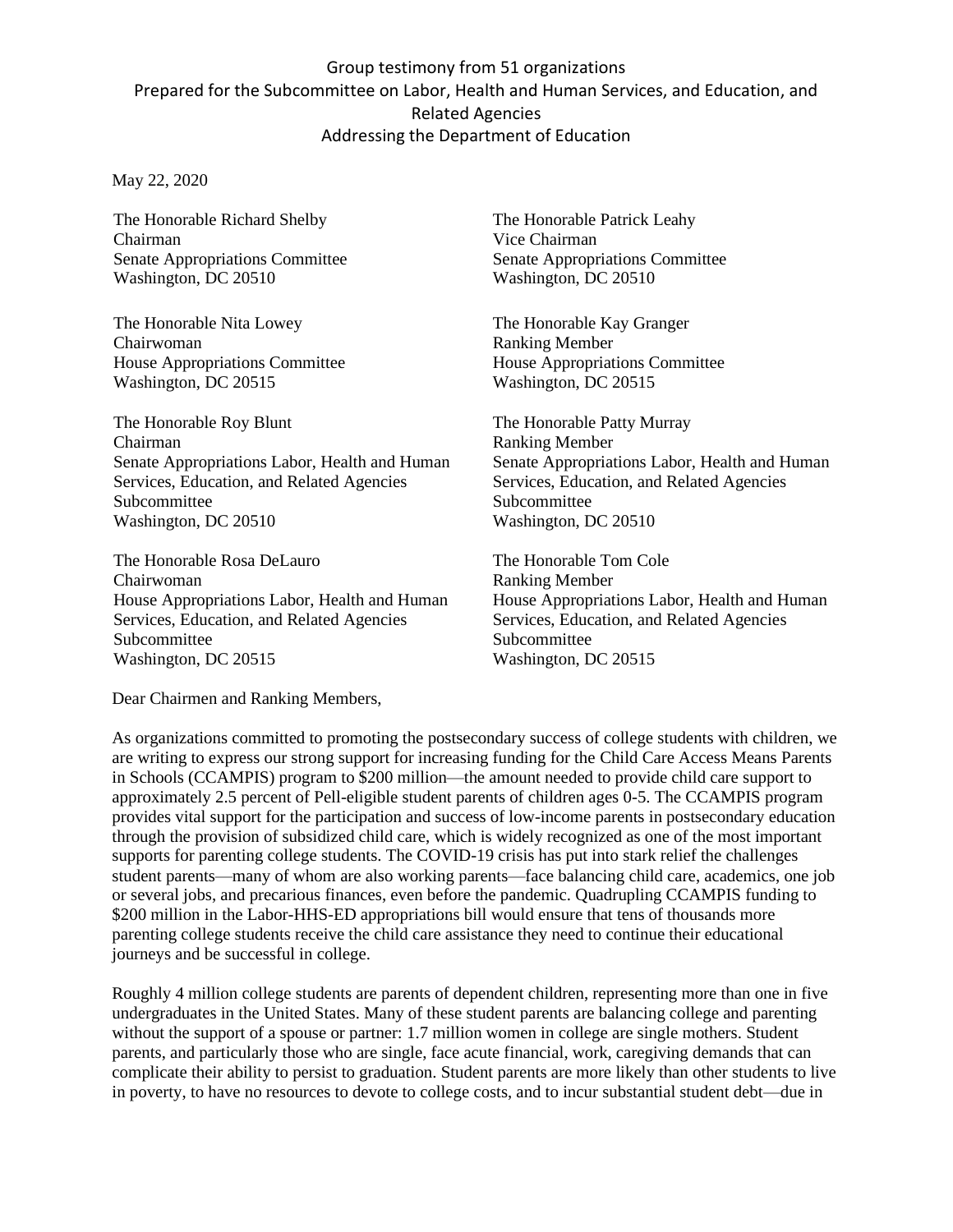large part to the high cost of child care. Student parents also spend significant time providing care, with 21 percent of community college students spending more than 20 hours per week caring for dependents, according to the 2019 Community College Survey of Student Engagement.

Access to affordable child care is one of the most important supports that can help student parents succeed in college. Data from one community college show, for example, that usage of the campus child care center led to a 21 percent increase in degree attainment over the rate for student parents who did not access the center. New research shows, however, that students often do not have access to affordable care—according to a recent survey of roughly 23,000 student parents, 70 percent of respondents report that their child care arrangement is unaffordable. Without affordable child care, student parents are often forced to make tough decisions about their educational pursuit: in 2019, 28 percent of community college students reported that they are likely or very likely to leave school due to their caregiving responsibilities.

Unfortunately, campus-based child care has been declining in recent years, most dramatically at community colleges where the largest share of student parents are enrolled. Exacerbating this decline is the fact that, in light of the economic fallout caused by COVID-19, the country may lose as many as 4.5 million child care slots. The need for student parent access to affordable child care has never been greater than it will be as campuses begin to re-open.

The CCAMPIS program is the only federal program dedicated solely to providing child care assistance for students in postsecondary settings. Other available child care assistance, such as subsidies provided through the Child Care Development Block Grant, can be hard for student parents to access due to restrictive eligibility rules such as work requirements and degree limitations. CCAMPIS has no work requirements and it helps meet students' need for low-cost child care, enabling them to persist in and complete postsecondary credentials, which are critical to their families' economic well-being and are associated with a range of multigenerational benefits. Increasing the program's funding to serve a larger percentage of Pell-eligible students with young children would allow the program to reach tens of thousands more students, greatly improving their chances of postsecondary success.

For these reasons, we express our strong support for increasing funding for the Child Care Access Means Parents in Schools (CCAMPIS) program to \$200 million in the FY21 Labor-H appropriations bill.

Sincerely,

All Our Kin America Forward Augustus F. Hawkins Foundation BCC EARLY CHILDHOOD CENTER Center for Law and Social Policy (CLASP) Charles Stewart Mott Community College City University of New York Clearinghouse on Women's Issues Early Learning Campus, Inc Every Child Matters Feminist Majority Foundation First Focus Campaign for Children Florence Darlington Technical College Georgia Budget and Policy Institute Healthy Teen Network Helen Gordon CDC, Portland State University Higher Learning Advocates